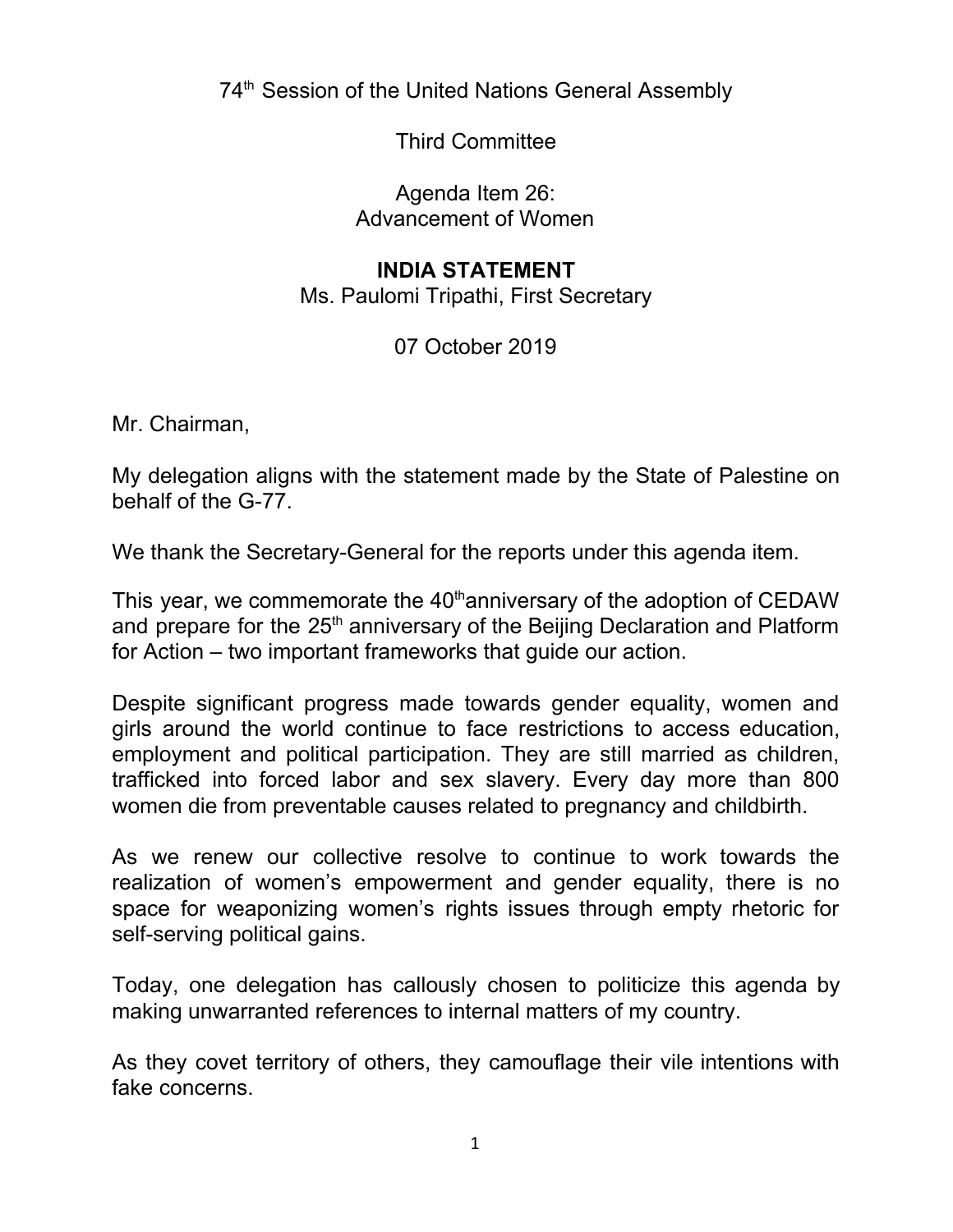It is ironical that a country, where violations of women's right to life in the name of so called 'honor' go unpunished, is making baseless statements about women's rights in my country.

The international community still remembers that the armed forces of this country perpetrated dreadful sexual violence against women with impunity, in our immediate neighborhood in 1971. We still hear accounts of these gruesome violations at the annual high level general debate.

We do not wish to engage further on this issue with a delegation with such credibility.

We hope that the precious time of this Committee is better utilized to deliberate on the agenda before us.

Mr. Chairman,

Gender equality and empowerment of women is an integral part of India's inclusive development strategy.

India attaches utmost importance to representation of women in decision making positions. We are proud that the first woman President of the General Assembly was Mrs. Vijaya Lakshmi Pandit from India.

Pioneering contribution of Dr. Hansa Mehta from India in drafting of the Universal Declaration of Human Rights is well recognized.

Women scientists at the Indian Space Research Organization have become inspirations for many.

Today, more than 1.3 million elected women representatives lead in formulation and implementation of public policies at grassroots level.

Measures such as financial inclusion, income guarantee programmes, cash benefit transfers, improved access to healthcare and education for women and girls have improved lives of millions.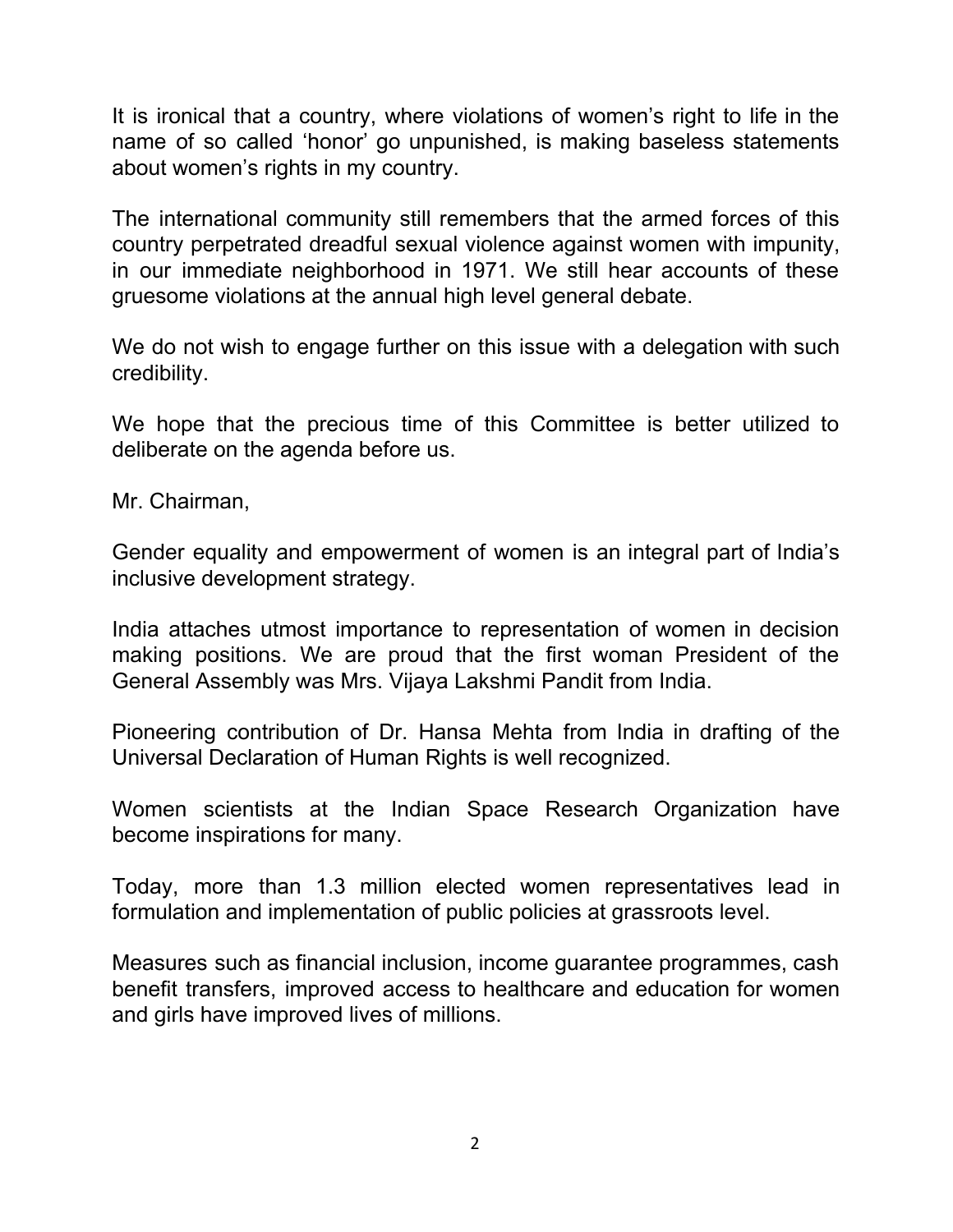These measures are linked with increased productivity and better access to labour markets for women, to derive sustainable, long term benefits for the society and the economy.

More than 197 million women, who previously did not qualify to open bank accounts now have bank accounts through government's Financial Inclusion Initiative.

This has increased their access to insurance, loans, and social assistance. 'Stand Up India' and 'Mudra Yojana' programmes promote women entrepreneurship by providing access to loans.

Ensuring cooking gas connections to more than 80 million women has had positive impact on their health, and reduced environmental degradation from using firewood.

In order to consolidate women farmers' role, 30% of the budget allocations are earmarked for women in all ongoing programmes in this sector.

Every woman giving birth in public health institutions, receive free and cashless services, which include free drugs, diagnostics, diet and transportation. A cash transfer scheme for pregnant and lactating women provides wage compensation during childbirth and childcare.

Engagements with the community health workers enable women to take informed decisions about their reproductive health and access safe contraception.

A National Nutrition Mission has been launched to eradicate malnutrition by 2022, with special focus on children, women and adolescent girls.

Mr. Chairman,

Laws and initiatives such as The Sexual Harassment at Workplace (Prevention, Prohibition and Redressal) Act, 2013, Working Women Hostels, New Taxi Policy Guidelines, 24x7 women helplines, CCTVs at strategic locations, the Safe Cities Project and increasing the number of women in the police forces, aim at ensuring safe work and public space for women.